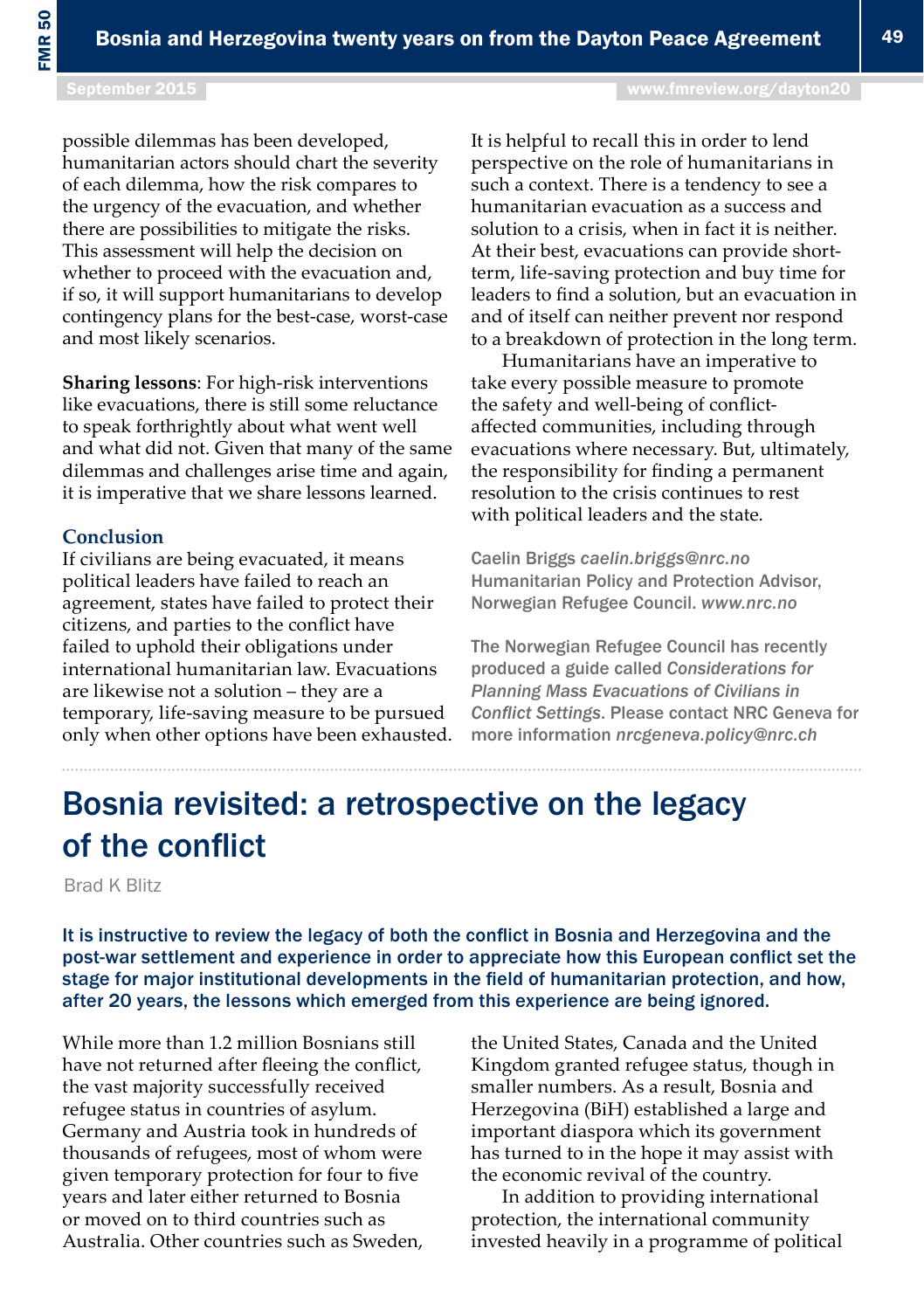FMR 50

reconstruction. It created a Human Rights Chamber, an International Criminal Tribunal for the Former Yugoslavia (ICTY) and, later, special war crimes courts operating within the region. It also established the Office for the High Representative and saw institutions pass from UN to European control during a phase of marked supranational development and European integration. While Europe impressed its design on the former Yugoslavia – for example by pressing for greater regional cooperation and by drafting multi-staged roadmaps that would, if followed correctly, open the door to European Union accession – BiH emerged from the war less as an independent state and more visibly an international protectorate.

The most glaring example of Western political interference was the imposition of a new constitutional order by means of the Dayton Peace Agreement, which saw the re-configured state of BiH, with its proliferation of cantons and its division into two 'entities' (the conjoined Croat-Muslim Federation of BiH and a Bosnian Serb ministate, Republika Srpska) resemble a cross between Belgium and Switzerland. This constitutional order, which preserved the ethnic division created by the war, was later to be condemned by the European Court of Human Rights in its ruling on *Sejdić and Finci v. Bosnia and Herzegovina* for denying Roma, Jews and others from the possibility of assuming the highest political office.

Independent post-war BiH looked considerably different from the multi-ethnic and largely secular republic of the former Yugoslavia. The war had robbed it of its young, deprived it of a manufacturing base and left many without any hope for a better future, while the war criminals who had incited and participated in the war were protected in neighbouring Serbia and, to a lesser extent, Croatia. It was only the prospect of European accession for Croatia and later Serbia that gradually saw these two countries



View of Sarajevo from its ruined Parliament building, 1996.